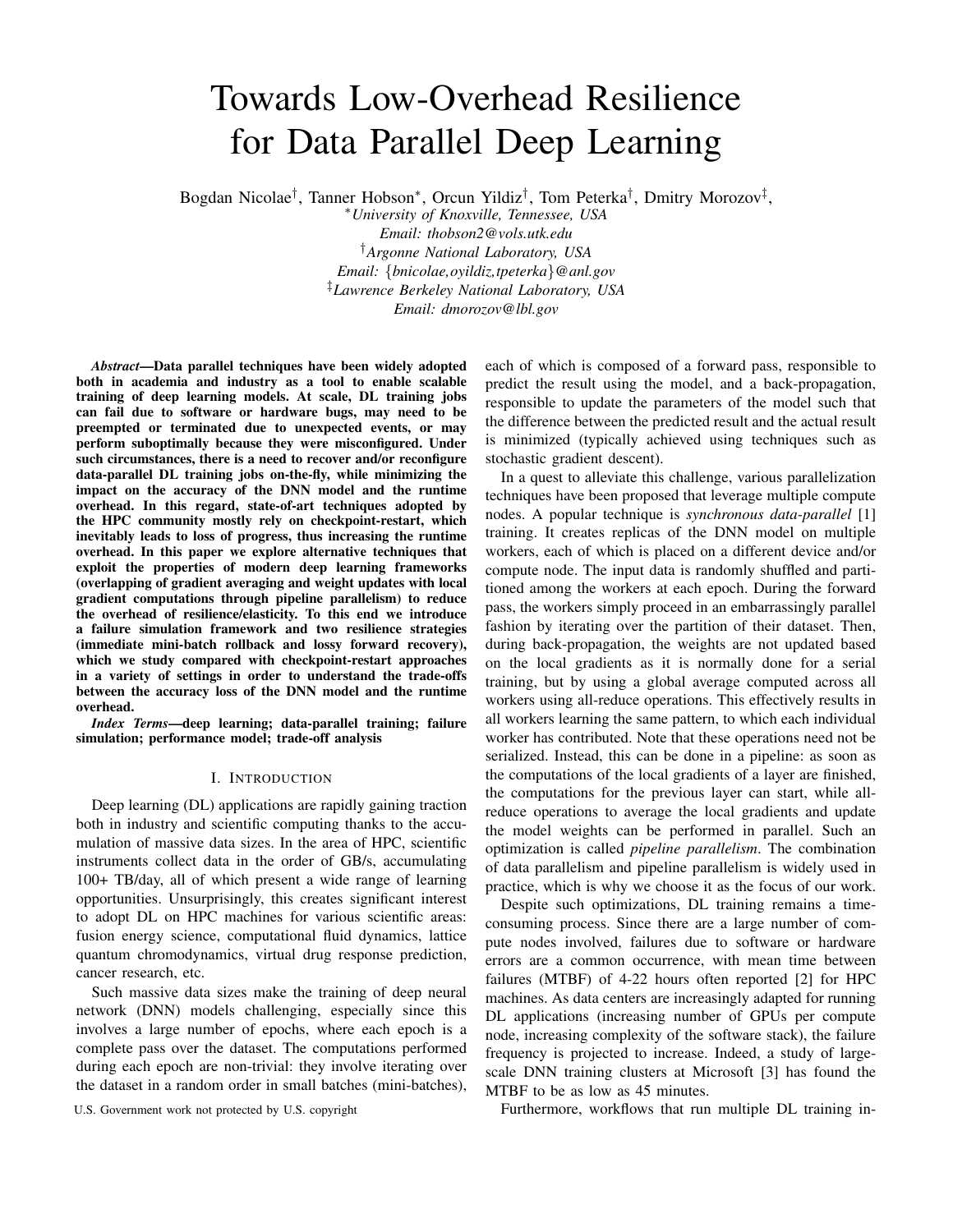stances and/or integrate them with other tasks are becoming increasingly complex, causing *unexpected events* that mimic the impact of failures. For example, if a high-priority, ondemand task needs to be started immediately, then some of the workers of the data-parallel training may need to be killed in a timely fashion, leaving very narrow room to react [4]. Another example is elastic scheduling, which involves the need to redistribute the resources among the tasks. In this case, workers need to be frequently terminated (or suspended) and respawned (or resumed) later. In these scenarios, the frequency of unexpected events can be much higher than the MTBF (order of seconds).

To address failures and unexpected events, tightly coupled applications such as HPC simulations typically rely on checkpoint-restart approaches for resilience: they capture a globally consistent execution state of all processes at regular intervals (checkpoint) and roll back to the most recent one in case of an unexpected event (restart). Data-parallel DL training can also take advantage of checkpoint-restart to replay the mini-batches since the last checkpoint (by making stochastic operations deterministic through the use of pseudo-random number generators with fixed seeds). While this solves the problem of obtaining identical results compared with a failurefree run, it suffers from high performance overheads due to loss of progress, since DNN models are typically checkpointed at the end of each epoch or less frequently.

In this paper, we focus on alternative resilience strategies that relax the requirement to obtain identical results compared with a failure-free run in order reduce the performance overhead. To this end, we leverage a key observation: DL training is a stochastic process, therefore it is possible to relax several consistency considerations, in particular during the backpropagation. For example, data-parallelism may still produce a viable model even if only a subset of the whole process group contributes to the gradient averages. Furthermore, a DNN model may still be viable even if the weights of its layers were only partially updated during a mini-batch. Thus, an interesting question arises: can we sacrifice consistency to avoid a rollback to a previous checkpoint in case of unexpected events (and thus avoid loss of progress) without significant impact on the accuracy of the DNN model? Our contributions aim to answer this question. We summarize them below:

- We propose two resilience strategies, both of which are based on the idea of capturing the state of the DNN model on the surviving workers of the data-parallel training *after* the unexpected event happened and without access to any previous checkpoint. Using this (potentially inconsistent) state, we either: (1) launch additional workers to replace the failed ones, broadcast the state to them and then globally replay the last mini-batch; (2) continue the backpropagation by averaging the gradients of the surviving workers (Section III-B).
- We design an develop a failure simulation framework specifically designed for the combination of data-parallel and pipeline parallel DL training using the *Tensorflow* and *Horovod* DL runtimes. Our approach enables fine-

grain control over the moment when to simulate a failure and captures the state of the DNN model at that moment. This allows a study of the proposed resilience strategies in a variety of simulated failure scenarios (Section III-C).

• We run a series of extensive experiments on an HPC testbed using two DL applications in order to study the trade-offs between performance and accuracy for the proposed strategies in a variety of simulated failure scenarios. The results show our proposed resilience strategies incur a significantly lower performance overhead, at the expense of negligible accuracy loss (Section IV).

## II. RELATED WORK

Checkpoint-Restart: is a resilience strategy applied both for loosely coupled and tightly coupled applications. When I/O bandwidth is a concern (especially for tightly-coupled HPC applications running at large scale), *multi-level checkpointing* [5], [6] can be used to leverage complementary strategies (partner replication, erasure coding) adapted for HPC storage hierarchies. VELOC [7], [8] takes this approach further by introducing asynchronous techniques to apply such complementary strategies in the background. When the checkpoints of different processes have similar content, techniques such as [9], [10] can be applied to complement multi-level checkpointing. However, for data-parallel training, the DNN models are known to be identical in advance, therefore such techniques introduce unnecessary overheads.

DNN Model Checkpointing: popular runtimes such as Tensorflow and PyTorch implement rudimentary checkpointing into either standardized formats (e.g. HDF5) or custom formats (e.g., SaveModel<sup>1</sup>). However, such techniques are not optimized to take advantage of multiple storage tiers, asynchronous I/O, nor to leverage the redundancy of identical DNN model replicas. To this end, checkpointing approaches such as DeepFreeze [11] introduce sharing techniques that write different parts of the DNN model in parallel from each replica, which can be overlapped with the back-propagation by embedding the write operations directly into the execution graph. Building on top of such techniques is the related problem of cloning, which involves checkpointing an ongoing dataparallel training while simultaneously starting a separate dataparallel training from the checkpoint [12]. Other approaches such as CheckFreq [13] focus on determining the optimal checkpointing frequency through systematic online profiling of the overhead. Such approaches can be used to reduce the overhead of capturing the DNN model state after an unexpected event has occured.

Silent errors in DNNs: are explored in a variety of scenarios. For example, FT-CNN [14] uses algorithmic-based fault tolerance techniques that are capable of protecting DNN models against non-catastrophic soft errors by using lightweight checksums to minimize both the compute and data redundancy. Li at al. [15] study silent error propagation in DNNs, concluding that their impact depends mostly on the data structures

<sup>1</sup>https://www.tensorflow.org/guide/saved model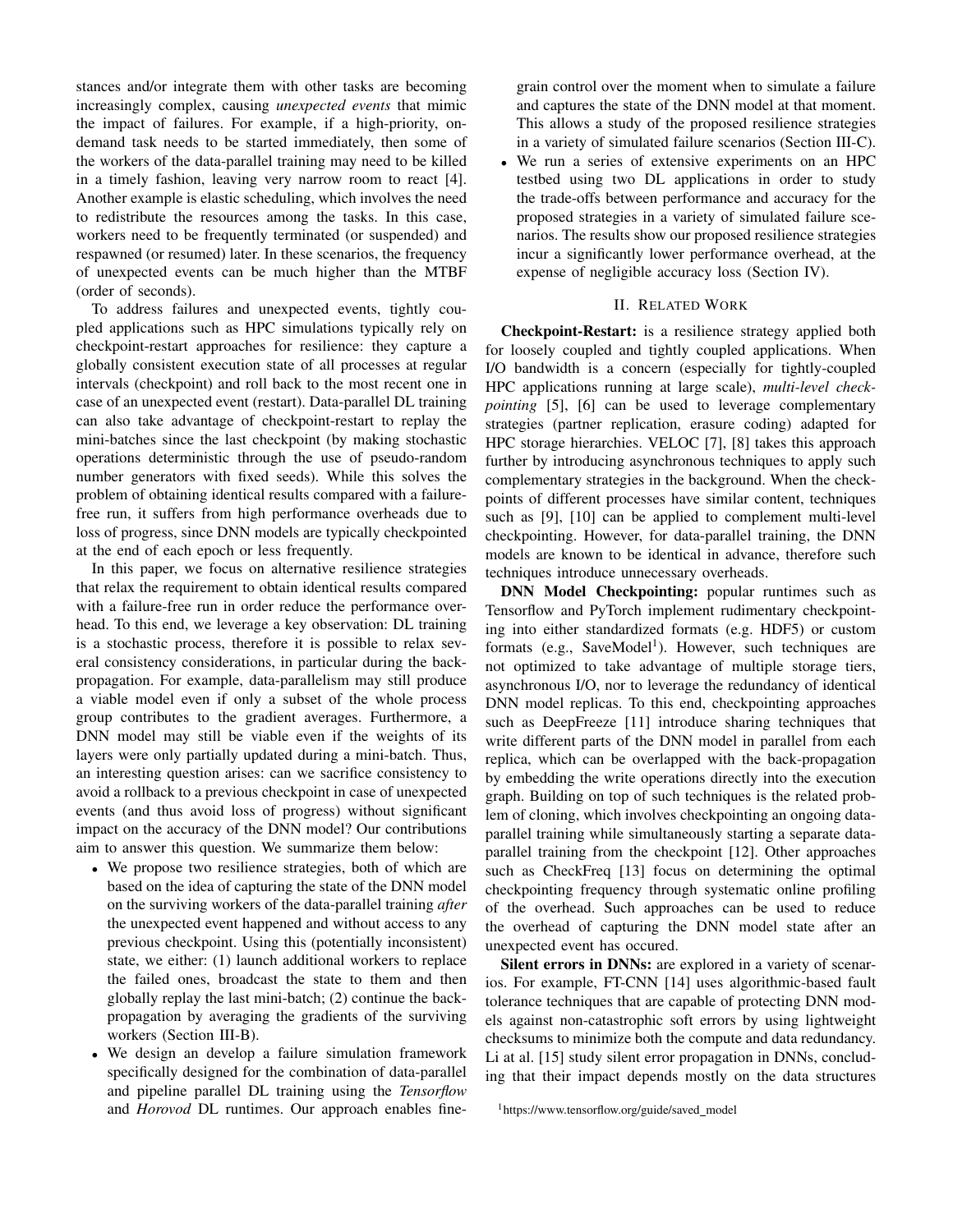being used, frequency of reuse and sensitive bits. They propose mitigation techniques such as symptom-based error detectors and selective latch hardening. Similar studies focus on silent errors due to running DNNs on accelerators using reduced voltage to limit energy consumption [16]. Silent errors were also investigated in trade-offs, e.g. to reduce the overhead of all-reduce gradient averaging in data-parallel training by ignoring stragglers [17].

To summarize, state-of-art techniques either focus on checkpoint-restart or study specific scenarios such as silent errors. By contrast, our work focuses on fail-stop errors and unexpected events that kill processes but without introducing the overhead of checkpointing during failure-free execution. To our best knowledge, *we are the first to explore this aspect*.

## III. FAILURE ANALYSIS FRAMEWORK

This section details our approach, starting from the principles behind the Tensorflow and Horovod runtimes that enable the combination of data parallelism with pipeline parallelism, which we exploit to design and develop two resilience strategies, a failure simulator and a performance model.

#### *A. Background*

DL runtimes like Tensorflow take advantage of multi-core and hybrid architectures to parallelize computations at fine granularity. To this end, they enforce a programming model based on data-flow graphs: applications describe a computation by defining a graph whose nodes represent the operators and whose edges represent the operands (which take the form of tensors, or multi-dimensional arrays). Then, based on this dataflow graph, Tensorflow optimizes the schedule of where to run the operators and how to transfer the inputs and outputs between them.

However, it is non-trivial for application developers to reason at low level directly in terms of data-flow graphs. Therefore, Tensorflow provides high-level abstractions built on top of data-flow graphs that are exposed in programming languages such as Python: *data pipelines* that allow asynchronous fetching and pre-processing of the training samples, building blocks of DL models (e.g., certain arrangements of layers) or even full standardized DL models, optimizers that implement the forward pass and back-propagation using various techniques (SGD, Adam, etc.). These abstractions are then combined and translated automatically into a data-flow graph. At this point, pipeline parallelism is implemented during the back-propagation by simply reusing the output produced by the sub-graph responsible for the gradient calculations of a given layer for two other parallel sub-graphs: (1) the gradient calculations of the previous layer using the chain rule; (2) the weight updates of the given layer.

Since much of the DL ecosystem has evolved around Python, complementary runtimes that enable data parallelism such as Horovod continue this tradition. Specifically, Horovod hides the details of parallelization by wrapping around the optimizer instantiated by the DL application in order to transparently augment the data-flow graph to average the local gradients of all workers using an all-reduce collective communication pattern (e.g., as provided by MPI implementations) before proceeding with the weight updates. Using this approach has two advantages: (1) at application level, there are only minimal changes necessary take advantage of data parallelism; (2) all-reduce collective communication is overlapped with the rest of the operations performed by the data-flow graph, thereby reducing communication overheads.

## *B. Resilience Strategies*

We propose two resilience strategies that take advantage of the low-level data-flow graph to capture the DNN model on the surviving workers *after* an unexpected event happened and continue the DNN training *without* loss of progress.

Immediate mini-batch rollback: is based on the idea replaying the same mini-batch. The key observation we leverage is that even if a single DNN model replica survived out of the entire group participating in the data-parallel training, it is enough to capture all information needed to continue. If the failure happened during the forward pass, then the DNN model is in a consistent state. If the failure appended during the back-propagation, then the weights of the DNN model may have been updated only partially, therefore it may be in an inconsistent state. However, it is important to note that the partial updates are not random: even when considering finegrain parallelism, the updates in the data-flow graph are likely to be applied in reverse order of the layers. Therefore, up to the point where the last update was applied, the DL model will use the same initial weights, while from that point on, it will funnel the results in a slightly different but coherent direction. Thus, there is a high chance that this kind of inconsistencies do not break the viability of the DNN model. We can leverage this observation to simply checkpoint the DNN model on the surviving workers, launch a new set of workers (or to use spare workers that are waiting in stand-by) and broadcast the DNN model to them (using simple techniques such as electing a leader among the survivors to perform the broadcast or more advanced techniques such as cloning [12]). Once all workers hold synchronized DNN model replicas, the failed mini-batch can be replayed. Note that each new worker needs to reload the original data partition and assemble a new mini-batch. However, this process can be easily made deterministic by using a pseudo-random number generator with a fixed seed (e.g., all workers agree on a random seed at the beginning of the training, to which they add their id).

Lossy forward recovery: is based on the idea of continuing the training only with the surviving workers. Regardless whether the failure happened during the forward pass or the back-propagation, ultimately each surviving worker independently updates its own DNN model replica, therefore it will maintain consistency if allowed to complete the mini-batch. However, the question is, what gradients should the surviving workers use to perform the weight updates? If each worker uses its own local gradients, then the influence of important training samples belonging to other partitions may be lost. If the survivors pay an additional overhead to average the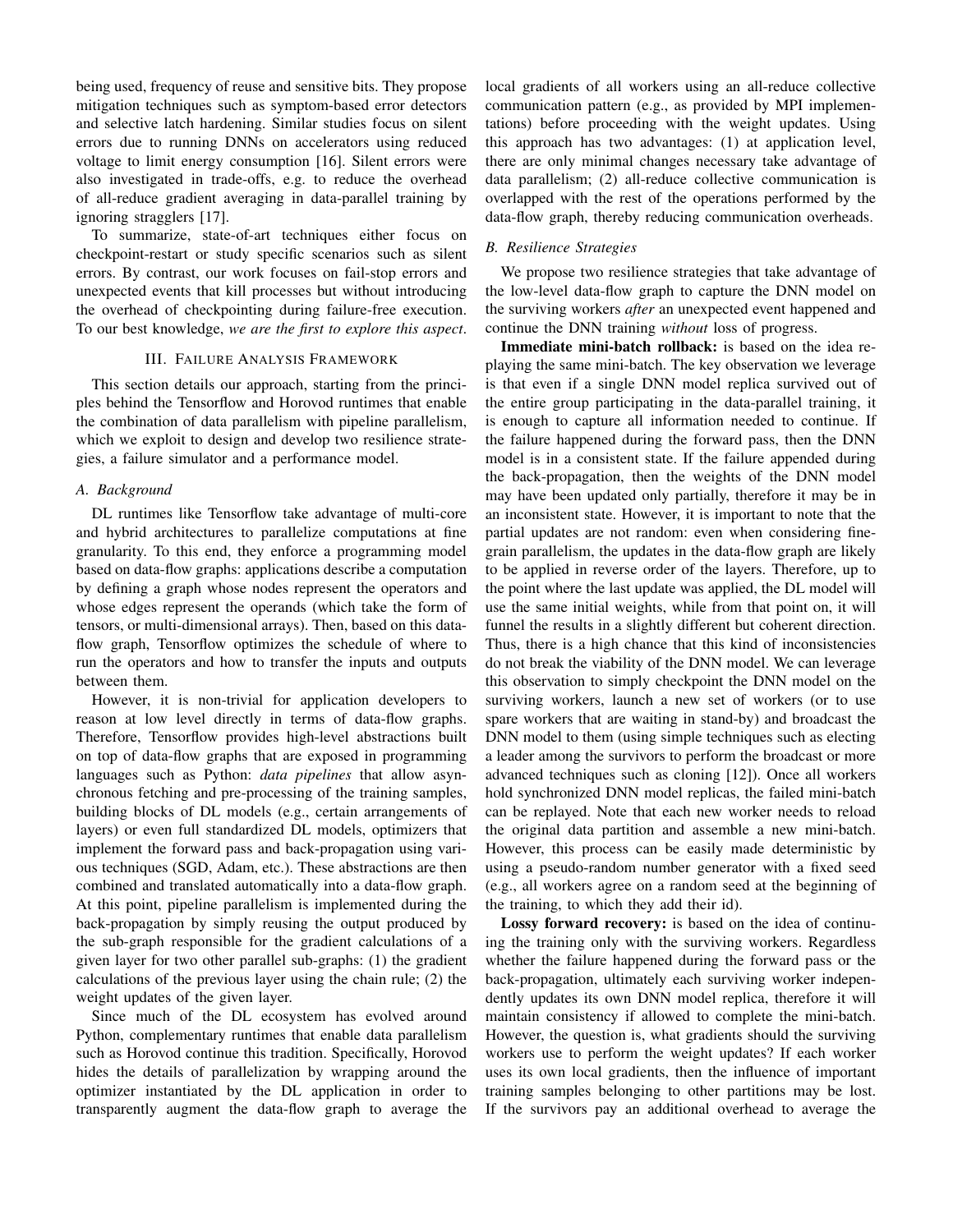

Fig. 1: Lossy forward recovery: Illustration for three workers, each of which is updating its DNN model replica during backpropagation using pipeline parallelism. After worker 3 fails, the survivors continue the back-propagation to complete the mini-batch by averaging the gradients among themselves.

gradients among themselves, then they will lose only the influence of the training samples belonging to the mini-batches of the failed workers. We advocate for the latter, since the overhead of restoring communication among the survivors (e.g., by creating a new MPI communicator) is typically small. An example of how this works is illustrated in Figure 1.

Note that this strategy is also particularly well suited to support unexpected events that do not necessarily terminate the workers, as detailed in Section I for scenarios such as task pre-emption and elasticity. In this case, workers can be put in a dormant state where they do not perform any computations and simply contribute with token values that are ignored to the gradient all-reduce. Using this approach, the workers can be suspended and resumed in near real-time, without the need to reinitialize or reconstruct MPI communicators.

## *C. Failure/Unexpected Event Simulation Framework*

To study the impact of failures and unexpected events on the accuracy and performance overhead of both resilience strategies discussed in Section III-B, we propose the design and implementation of a simulation framework that is capable of generating controlled scenarios. Note that the general principles discussed in this section can be easily extended to study other resilience strategies as well.

We set three design goals: (1) ability to control the moment when a simulated failure happens; (2) generate the same outcomes as if a real failure happened; (3) minimize the modifications to the original code in order to accurately measure the performance overhead. To this end, we introduce the following components:

Failure injection using a custom optimizer: we propose a custom optimizer that extends the standard Keras optimizers to allow the user to specify a DNN model layer beginning

with which a failure is simulated during the back-propagation on a specified number of model replicas (called *casualties*). We refer to the model replicas on which no failures are being simulated as *survivors*. Our assumption is that the weights of all successive layers (in reverse order beginning with the last) have been successfully updated by the time the data-flow graph reaches the specified layer on both the casualties and the survivors. Then, instead of aborting the training immediately, we modify the data-flow graph of the casualties to set the content of the local gradients for the specified layer and all preceding layers with zero and run the mini-batch to completion. Using this approach, we satisfy goal (1).

Immediate mini-batch rollback simulation: In the case of immediate mini-batch rollback, the number of survivors is zero, which means the average gradients across all workers beginning with the specified layer is zero. Therefore, from that moment on, the weights of the model replicas will not be updated, which means the outcome is equivalent to stopping all workers. This enables us to reach goal (2). To simulate immediate mini-batch rollback, it is sufficient to let the failed mini-batch run to completion, checkpoint the model on one of the workers, restart all workers from the checkpoint, then re-run the same mini-batch in failure-free mode. Using this approach, the whole process is greatly simplified. Furthermore, it is important to note that the extra runtime overhead for running the failed mini-batch to completion is negligible (because we directly set the tensors to zero in the data-flow graph, therefore no computation is performed to calculate any gradients beginning with the specified layer). This enables an accurate approximation of the overall runtime overhead, thus satisfying goal (3).

Lossy forward recovery simulation: In the case of lossy forward recovery, there must be a non-zero number of survivors. One approach to address this case is to simply modify the average of the gradients starting from a specified layer to perform the sum as usual over all workers, but divide the result over the number of survivors, which effectively ignores the zero-filled gradients of the casualties. This is equivalent to averaging the gradients of the survivors directly, satisfying goal (2). However, such an approach requires modifications to the Horovod framework in order to compute a different average function. Instead, we adopt a simpler approach: starting from the specified layer, every worker divides its local gradients by the number of survivors instead of the number of total workers (except for the casualties, for which the gradients remain zero). Then, instead of reducing the gradients using an average function as usual, we reduce them using the sum function, which is available as an alternative in Horovod. Using this approach, we satisfy both goals (2) and (3).

## *D. Implementation Details*

We implemented the resilience strategies and simulation framework introduced above for the Keras library shipped with *Tensorflow* 2.5.0. For the purpose of this work, we have chosen to use the tensorflow.keras.optimizers.SGD optimizer as a base class, since it the most widely used in practice. However, it is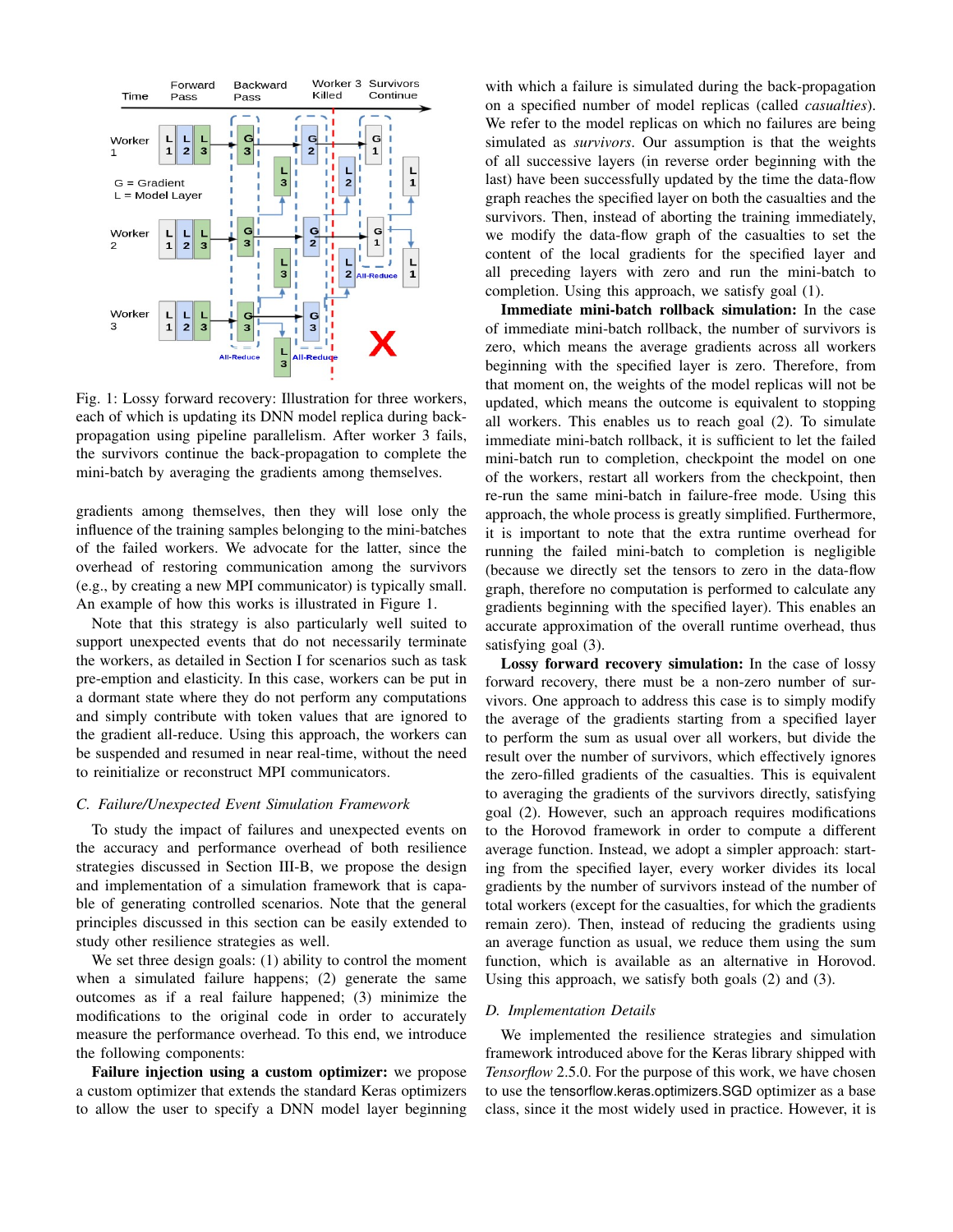important to note that our approach can be trivially adapted to any other optimizer by using a different base class. Specifically, we intercept the compute gradients method responsible to generate the data-flow graph corresponding to the gradient tape: after executing the code of the super-class, starting with a given gradient (expressed as percent out of the total number of gradients) we fill the content of the tensors with zero on the casualties. Then, we return the modified data flow graph, which is used by the optimizer internally to obtain the actual gradients and update the weights of the model. This approach integrates seamlessly with Horovod: the distributed Horovod optimizer that normally wraps around the original Keras optimizers, simply needs to wrap around our own optimizer instead. In addition, we implemented a callback for model.fit that is responsible to perform checkpointing (using the default HDF5 format) at a given epoch and mini-batch number, as well as to monitor and to log relevant metrics, such as duration of each mini-batch, loss and accuracy.

#### IV. EXPERIMENTAL EVALUATION

This section describes the experimental evaluation we performed in order to study the trade-off between the performance and accuracy achieved by the robustness strategies proposed in Section III-B in several controlled scenarios that simulate failures and/or unexpected events.

### *A. Experimental Setup*

Our experiments were performed on Argonne's *ThetaGPU* cluster, a testbed specifically optimized for training DNN models at scale. It comprises 24 NVIDIA DGX A100 nodes, each with eight NVIDIA A100 Tensor Core GPUs and two AMD Rome CPUs. Memory-wise, each node is equipped with 1 TB of DDR4 memory and 320 GB GPU memory, for a total of 24 TB DDR4 and 7.6 TB GPU memory. The nodes are interconnected using 20 Mellanox QM9700 HDR200 40 port switches wired in a fat-tree topology. External storage is provided by a Lustre parallel file system, which is mounted using POSIX and provides an aggregated I/O bandwidth of 250 GB/s.

For the purpose of this work, we use one full ThetaGPU node to run a data-parallel training on its eight GPUs. Each Horovod worker is responsible for a DNN model replica and runs on its own dedicated GPU.

In terms of deep learning software, we use *Horovod* v0.20.3 and *Tensorflow* v2.5, which comes with its own optimized implementation of the *Keras* library. They are running on top of Python v.3.8.5 and CUDA v11.1.105.

## *B. Applications*

We choose two representative real-life DL applications for our study. They exhibit complementary DNN model properties (small size with large number of layers vs. large size with small number of layers), which results in different behavior patterns with respect to loss of accuracy and recovery overheads.

ResNet-50: ResNet is a family of DNN where the layers learn residual functions with reference to the input layers, instead of learning unreferenced functions. This allows ResNet to train extremely deep neural networks with 150+ layers, which was difficult prior to its introduction due to the problem of vanishing gradients [18]. Thanks to this breakthrough, ResNet became a highly popular image classification benchmark. In this paper, we study the ResNet-50 variant, which is the most popular in the family. We rely on the default implementation shipped with *Keras*. As training data, we use the TinyImageNet dataset [19], which is  $\approx 200$  MB large and includes 100,000 samples. The training data is partitioned among all workers. Each worker randomly samples its partition to obtain a different mini-batch compared with the other workers. This DNN model is representative of a large number of layers, each of which is small (in the order of MiB).

CANDLE-NT3: CANDLE [20] (Cancer Distributed Learning Environment) is a project that aims to combine the power of Exascale computing with deep learning to address a series of loosely connected problems in cancer research. In this context, we study on NT3 [21], which consists of a 1D convolutional network for classifying tissue, expressed as gene sequences, as normal or tumorous. This type of network follows the classic architecture of convolutional models with multiple 1D convolutional layers interleaved with pooling layers followed by final dense layers. The optimizer used by NT3 is SGD (stochastic gradient descent). The training data size for this benchmark is  $\approx 600$  MB, which includes 1120 training samples. NT3 is a representative DNN model of a small number of layers, each of which can grow to huge sizes (hundreds of MiB).

#### *C. Methodology*

We compare the resilience strategies described in Section III-B with a baseline strategy that checkpoints every epoch and restarts from the latest checkpoint in case of failures or unexpected events. For brevity, we use the following notations: Immediate−Rollback refers to the immediate mini-batch rollback, Lossy−Forward refers to the lossy forward recovery, and Checkpoint−Restart refers to the baseline strategy.

Our goal is to study the trade-off between accuracy loss and performance overhead for all three strategies. Since it is not feasible to simulate all possible points of failures or unexpected events, we focus our study on a subset of representative epochs and mini-batches that capture the behavior of the training at different moments during the runtime. We to these representative mini-batches as *scenarios*. As mentioned in Section III-C, failures during the forward pass are trivial to handle, because the model remains read-only. Therefore, we study only on the back-propagation in each of these scenarios.

In terms of accuracy, recall that Checkpoint−Restart involves a replay of all mini-batches since the beginning of the epoch starting from a consistent checkpoint, resulting in the same accuracy as an equivalent failure-free run. On the other hand, for Immediate−Rollback and Lossy−Forward, the accuracy is not guaranteed to remain identical to the equivalent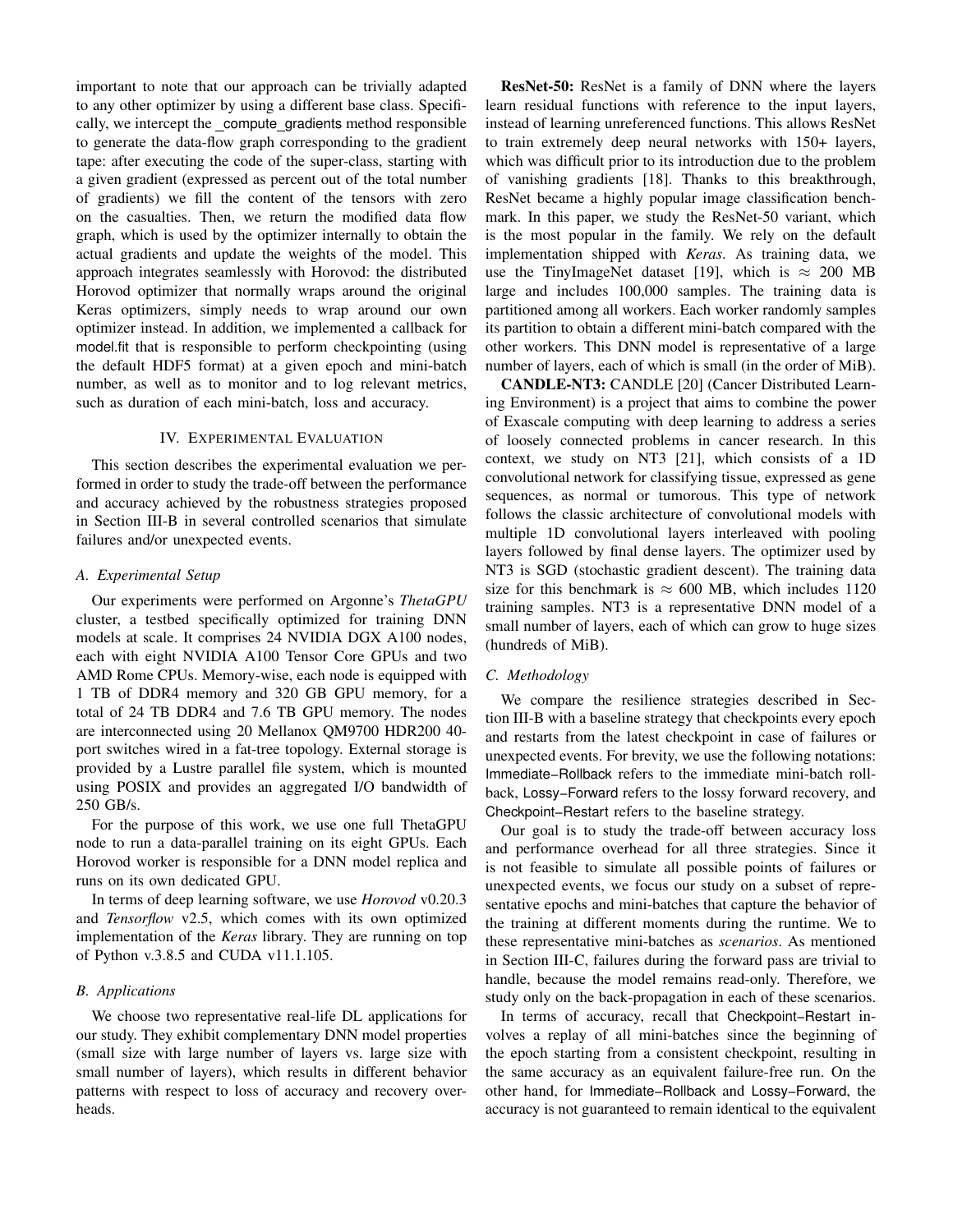failure-free run, which is why we measure its deviation from the failure-free run.

In terms of performance, Checkpoint−Restart incurs three overheads: (1) *replay overhead*, which measures the time necessary to roll back to the last checkpoint and replay all lost mini-batches until the moment of failure or unexpected event; (2) *checkpointing overhead*, which measures the increase in runtime during failure-free execution due to periodic checkpointing; (3) *restart overhead*, which measures the various overheads involved in restarting the training (initializing the model replicas, communicators, loading the model weights and optimizer state, etc.). In the case of Immediate−Rollback, we also have a restart overhead followed by a replay overhead, but involves a single mini-batch. There is no periodic checkpointing overhead. In the case of Lossy−Forward, if the survivors continue without spawning more workers, no additional overheads are present. Otherwise, Lossy−Forward incurs a restart overhead as well, albeit only partially for the new workers that join the survivors.

Only the replay overhead of Checkpoint−Restart depends on the scenario. Therefore, we report all other overheads separately. They can be added to the scenario-specific replay overhead to obtain an end-to-end overhead.

Note that DL training is by nature a stochastic process, because it relies on random sampling. Thus, to guarantee a fair comparison between the three strategies, we force it to become a deterministic process by using pseudo-random number generators with fixed seeds. Specifically, we fix the seeds of three different generators that are used both directly and indirectly at various levels: TensorFlow, NumPy, and Python's standard library. Using this approach, we guarantee the selection of the same training samples for each mini-batch, which results in identical gradients and therefore identical weight updates across different runs.

### *D. Scenarios*

Our first set of experiments focuses on the selection of the scenarios for both ResNet−50 and CANDLE−NT3. To this end, we run both applications failure-free on eight GPUs (single ThetaGPU node) until the DNN models converge. We record the loss and accuracy after each mini-batch and depict the results in Figure 2a and Figure 2b respectively.

As expected, the accuracy increases faster in the beginning and gradually flattens with an increasing number of epochs. In the case of ResNet−50, we can observe four distinct phases: a sharp increase in the accuracy for the first 8 epochs, followed by a gradual decline starting from epoch 8, 20, 30. Therefore, we pick four representative scenarios: minibatch 200 (representing the beginning of the training during epoch 0), mini-batch 4000 (representing the second phase during epoch 10), mini-batch 10000 (representing the third phase during epoch 25) and mini-batch 25000 (representing the fourth phase during epoch 64). Similarly, in the case of CANDLE−NT3 we observe three phases: a sharp increase in accuracy for the first two epochs, a gradual increase until epoch 5, and then convergence after epoch 5. Therefore we

TABLE I: Model properties and overheads for both ResNet−50 and CANDLE−NT3 (replicated on 8 GPUs for data-parallel training)

| Property                 | ResNet-50 | CANDLE-NT3       |
|--------------------------|-----------|------------------|
| Model size               | 600 MiB   | 91 MiB           |
| Layers                   | 10        | 50               |
| Mini-batch size          | 32        | 20               |
| Mini-batches/epoch       | 390       | 55               |
| No epochs                | 90        | 10               |
| Avg. mini-batch duration | 0.17 s    | $2.2$ s          |
| Init overhead            | 3.0 s     | 1.9 <sub>s</sub> |
| Checkpoint overhead      | $0.48$ s  | 3.4s             |
| Restart overhead         | $4.09$ s  | 2.5 s            |

pick three representative scenarios: mini-batch 10 (representing the beginning of the training during epoch 0), mini-batch 250 (representing the second phase during epoch 4), minibatch 500 (representing the third phase during epoch 8).

Next, we summarize the properties and scenarioindependent overheads of the DNN models in Table I. As can be observed, the two models exhibit differences in the corresponding overheads: initialization and restart overhead is larger for ResNet−50, while checkpointing overhead and average mini-batch duration is significantly larger for CANDLE−NT3. This can be explained by the fact that ResNet−50 has a larger number of layers, which results in the need to construct a more complex execution graph. On the other hand, the CANDLE−NT3 model has a larger size, which results in a longer serialization and longer I/O operations (that make up the majority of the checkpointing overhead).

Note that the duration of each mini-batch is close to the average. Therefore, we did not explicitly depict the evolution of the runtime for an increasing number of epochs. This can be easily deducted using Table I.

#### *E. Checkpoint-Restart*

The checkpointing and restart overheads mentioned in Section IV-E were measured using the default model loading/saving primitives available in Tensorflow. While they can be further reduced using state-of-art checkpointing approaches (see Section II), even in the ideal case when checkpointing and restart overheads are negligible, Checkpoint−Restart will incur a significant replay overhead. Thus, we focus our study on this aspect.

We assume a typical setup in which the DNN model is checkpointed at the end of each epoch. In this case, Figure 2c depicts the replay overhead caused by restarting from the latest checkpoint, which was taken at the beginning of the previous epoch. For comparison, the total epoch duration is also included.

As expected, the result depends on how many mini-batches were processed since the beginning of the epoch. In fact, given that the duration of the mini-batches is close to the average, the replay overhead is easy to predict by multiplying the number of mini-batches since the beginning of the epoch with the average mini-batch duration taken from Table I. Figure 2c confirms this prediction.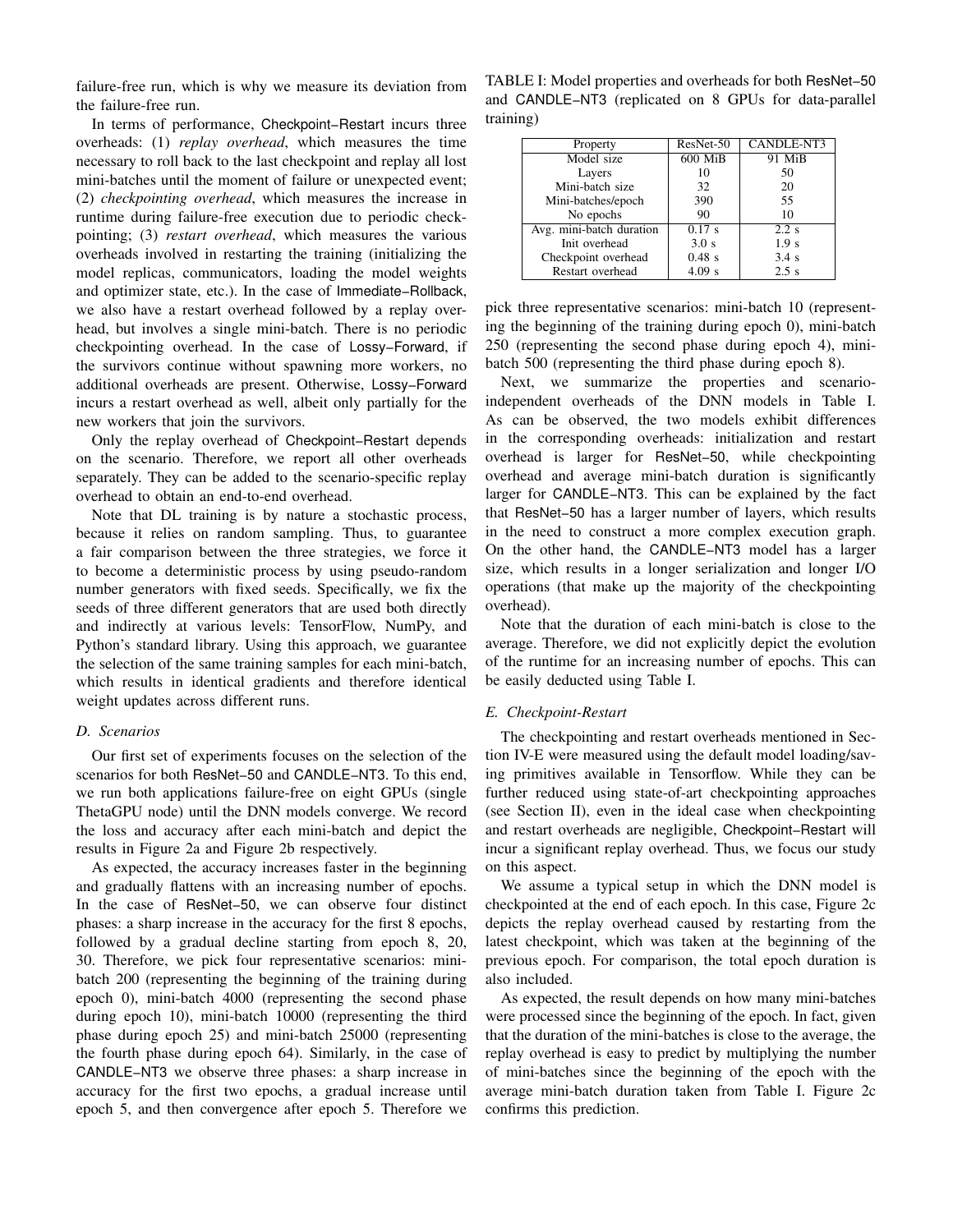

(a) ResNet-50: Accuracy (higher is better) and loss (lower is better) for an increasing number of epochs.



Replay overhead (s) Replay overhead (s) 60 - - $\Delta f$  $\sim$   $\sim$   $\sim$   $\sim$ -- - CANDI F-NT3 Application

Epoch duration Scenario 1 Scenario 2 Scenario 3 /// Scenario 4

80 100 --- -

 $120$  $\overline{\mathbf{X}}$ 

(b) CANDLE-NT3: Accuracy (higher is better) and loss (lower is better) for an increasing number of epochs.

(c) Replay overhead caused by restarting from checkpoints taken at epoch boundary relative to epoch duration.

Fig. 2: Evolution of failure-free data-parallel training of ResNet-50 and CANDLE-NT3 on eight GPUs vs. replay overhead caused by Checkpoint−Restart.

In general, each failure will cause on the average a replay overhead that equals to half of the epoch duration. While this may not seem significant for the considered examples (for which the loss of progress is in the order of minutes), it is also important to remember that DNN training can scale to a much larger number of GPUs and may consume massive amounts of input data, which means each epoch consists of a much larger number of mini-batches, each of which will take longer to complete. Therefore, the average loss of progress is expected to be greatly amplified at scale even for a *single* failure or unexpected event. At the same time, the frequency of failures is constantly increasing, while the frequency of unexpected events can be significantly higher than the mean time between failures due to elastic scheduling, as mentioned in Section I. Thus, an already amplified loss of progress is expected to happen more frequently, leading to much high performance overheads.

Furthermore, the additional overheads mentioned in Section IV-C need further consideration. In particular, the initialization and restart overhead is triggered for each failure/elasticity event, while the checkpointing overhead is triggered for each epoch. When accounting for all these factors, it becomes evident that a traditional checkpoint-restart strategy can quickly become a performance bottleneck, which is a high price to pay for reproducing the same result as a failure-free execution.

## *F. Resilience Strategies*

Our next experiments evaluate the Immediate−Rollback and the Lazy−Forward strategies. To simulate failure, first we capture a point of reference (denoted Before) by checkpointing the DNN model right before the beginning of the representative epoch and mini-batch corresponding to each scenario. Next, we start from the same Before state for both proposed strategies in all scenarios and proceed with the forward pass of the mini-batch, which is allowed to run to completion. During the back-propagation, we simulate failures at three different rates of progress, i.e., after 25%, 50% and 75% of the gradients were computed and applied to update the weights. After each

strategy finished processing the mini-batch, we measure the final accuracy and the performance overheads (averaged across all workers). In the case of Lazy−Forward, we vary the number of survivors as well, starting from two up to six (out of the total of eight workers). For simplicity, we assume the case when the survivors continue without using spares to replace the casualties. In this case, Lazy−Forward has no performance overhead.

First, we focus on the accuracy results for the ResNet−50 application, which are depicted in Figure 3a. As can be observed, the impact of each mini-batch on the accuracy is significant, because there is a substantial difference (ranging between 2.6% - 8.5%) between the Before state and the state after a failure-free mini-batch processing (denoted Baseline). As expected, this difference is the largest in the beginning of the training.

In the case of Immediate−Rollback, replaying the mini-batch from an inconsistent checkpoint deviates from the accuracy of Baseline by up to 5.5%, which is within the same limits as the difference between Before and Baseline. However, in this case, the difference is growing as the training progresses, which is the opposite of the trend observed for Before. Also interesting to observe is that the rate of progress has limited impact on the accuracy. Specifically, for Scenario 3 (minibatch 10000, epoch 25), it does not matter at what point during the back-propagation we encounter a failure. Furthermore, for Scenario 2 (epoch 10, mini-batch 4000), an early failure actually reduces the difference from Baseline. However, for Scenario 4 (epoch 64, mini-batch 25000), the opposite is true. There are two complementary factors involved that explain this observation. On one hand, an early failure causes more inconsistencies in the model state (because the error was propagated to fewer layers during the back-propagation). However, on the other hand, the replay of the mini-batch introduces a bias that gets amplified when the failure happens later. Both factors amplify the difference from Baseline.

In the case of Lossy−Forward, it is interesting to observe that the difference from Baseline is much lower than in the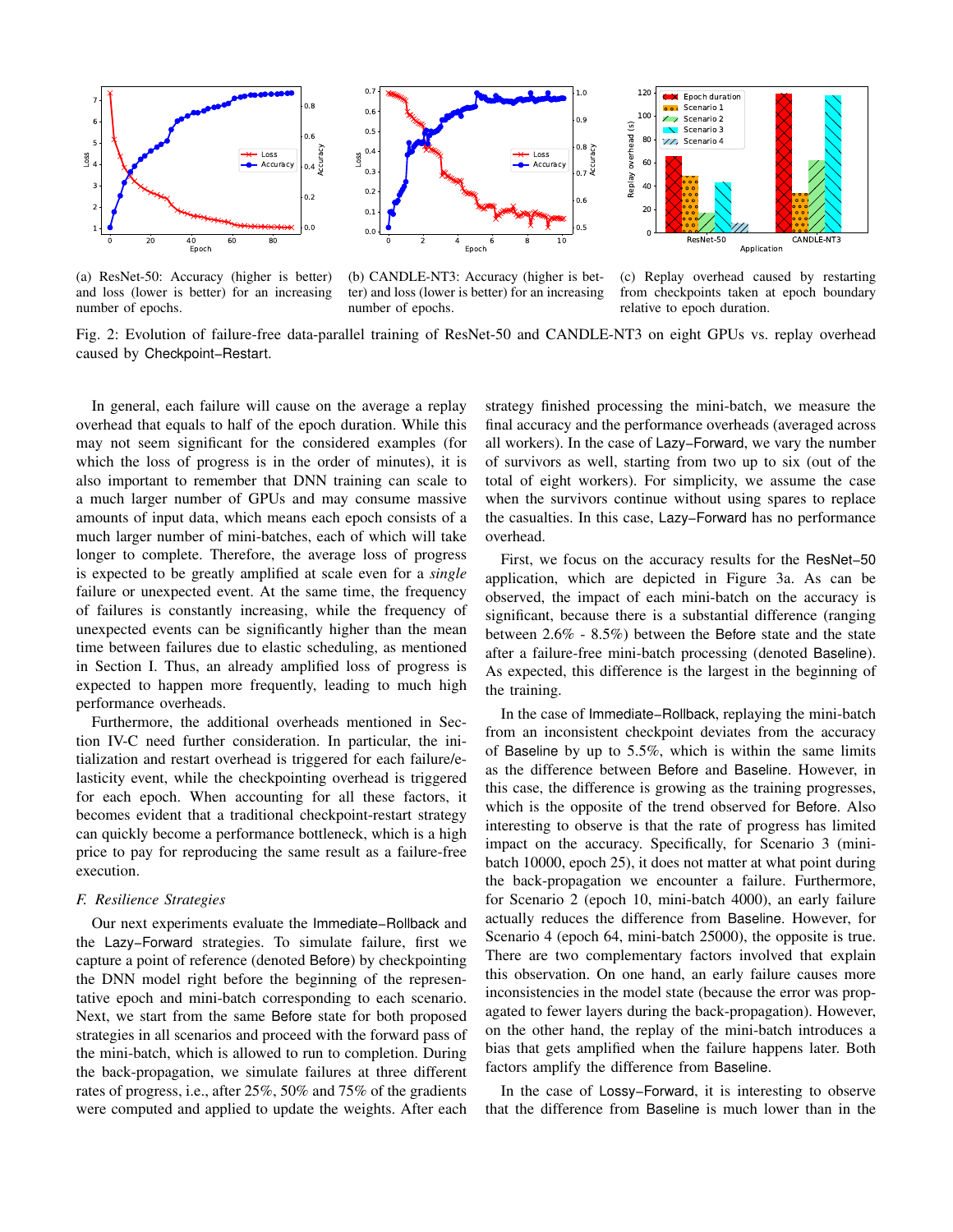

(a) ResNet−50: Accuracy after processing the mini-batch corresponding to the scenario (higher is better). The relative difference to the baseline is indicated in percent on top of each bar.



(b) ResNet−50: Performance overhead after processing the mini-batch corresponding to the scenario (lower is better). The slowdown with respect to the baseline (approach duration divided by baseline duration) is indicated on top of each bar.

Fig. 3: ResNet50: Accuracy vs. Performance Overhead for the Immediate−Rollback (denoted as IR) and Lossy−Forward strategies (denoted FR) for data-parallel training on 8 GPUs. Before represents the state at the beginning of the mini-batch. Baseline represents the state after the failure-free run on the mini-batch. The rate of progress during the back-propagation after which a failure is simulated is denoted as F−XX%. In the case of Lossy−Forward, the number of survivors is mentioned explicitly.

case of Immediate−Rollback for all configurations. This is a surprising finding, especially when the number of survivors is small and the failures happen early, because only the survivors are averaging the remaining gradients (thereby ignoring a large number of gradients from the casualties, which effectively gives them a large bias). Furthermore, we can observe another interesting trend: both the rate of progress and the number of survivors have a non-negligible impact on the accuracy of Lossy−Forward. This is especially visible for the case of four survivors, which consistently perform better than two survivors and show a decreasing difference from Baseline for an increasing progress rate (up to zero difference at 75%).

Next, we study the performance overheads for the ResNet−50 application, which are depicted in Figure 3b. As expected, in the case of Lossy−Forward, the performance overhead is close to Baseline, because the survivors continue the mini-batch undisturbed by the casualties. In fact, there is a slight overhead, which can be traced back to the collective operations used in our simulations to average the gradients, during which the casualties still contribute with zero-filled tensors. Nevertheless, this overhead is negligible compared

with the initialization overhead required to reconfigure the Horovod communicators. Thus, a scenario that requires elastic downsizing would benefit from keeping trivial workers that keep sending zero-filled tensors at least until the completion of the mini-batch. In the case of Immediate−Rollback, the slowdown is almost 2x (but consistently lower than that), which is expected given that the mini-batch needs to be replayed.

Next, we focus on the accuracy results for the CANDLE−NT3 application, which are depicted in Figure 4a. The results generally follow a similar trend compared with the ResNet−50 application, but with several interesting differences we discuss below. First, the Immediate−Rollback strategy exhibits a larger difference in accuracy compared with Baseline in the beginning of the training (epoch 0, mini-batch 10) than for the later scenarios. This is a reversal from ResNet−50 and can be explained by the fact that CANDLE−NT3 sees a sharp increase in the accuracy in the beginning, therefore biases introduced by replaying the mini-batch are amplified. Second, in the case of Lossy−Forward, there is no bias introduced by the survivors in the beginning of the training. On the other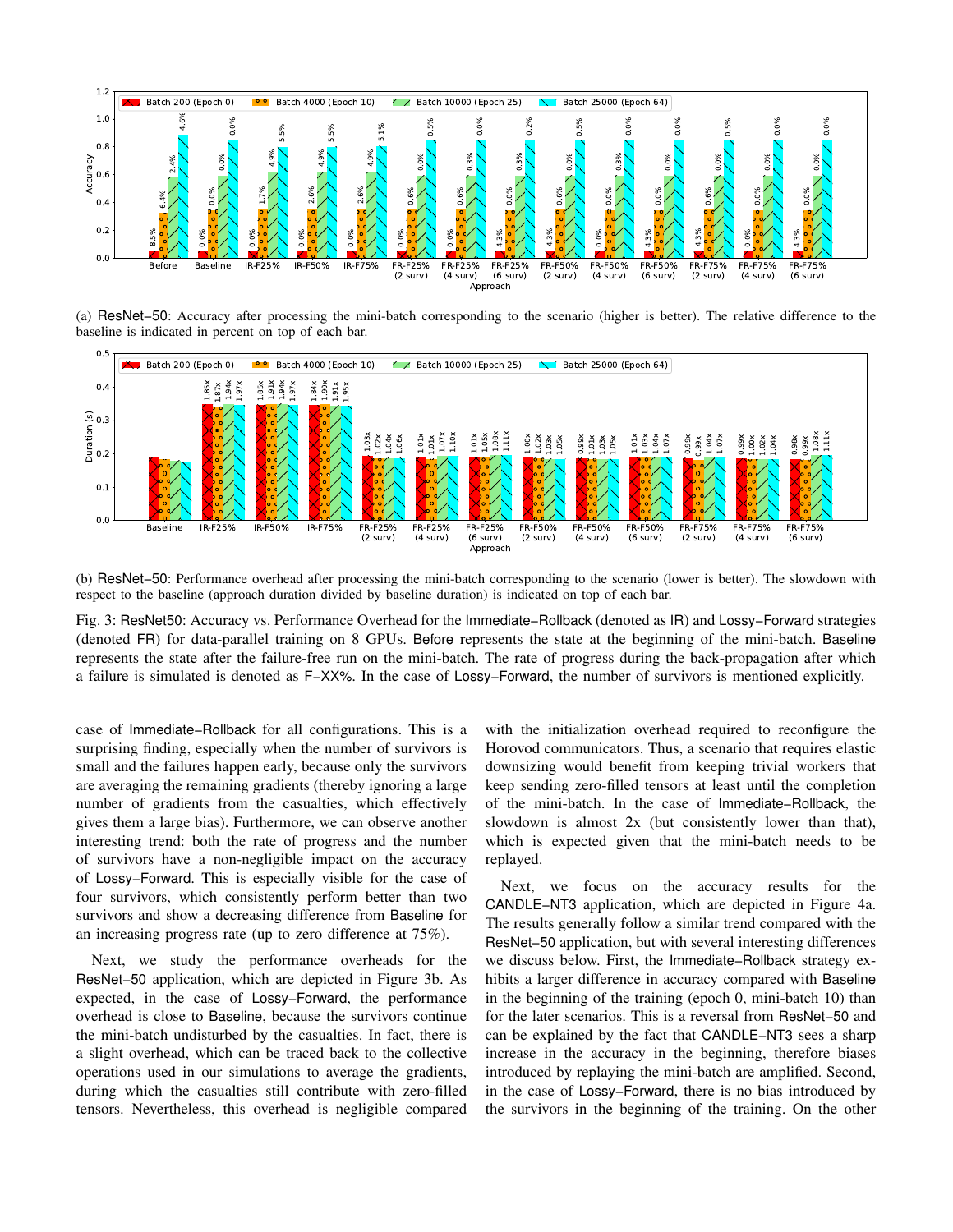

(a) CANDLE−NT3: Accuracy after processing the mini-batch corresponding to the scenario (higher is better). The relative difference to the baseline is indicated in percent on top of each bar.



(b) CANDLE−NT3: Performance overhead after processing the mini-batch corresponding to the scenario (lower is better). The slowdown with respect to the baseline (approach duration divided by baseline duration) is indicated on top of each bar.

Fig. 4: CANDLE−NT3: Accuracy vs. Performance Overhead for the Immediate−Rollback (denoted as IR) and Lossy−Forward strategies (denoted FR) for data-parallel training on 8 GPUs. Before represents the state at the beginning of the mini-batch. Baseline represents the state after the failure-free run on the mini-batch. The rate of progress during the back-propagation after which a failure is simulated is denoted as F−XX%. In the case of Lossy−Forward, the number of survivors is mentioned explicitly.

hand, for Scenario 2 (epoch 4, mini-batch 250) and Scenario 3 (epoch 8, mini-batch 500), the increasing rate of progress and number of survivors does not lower the difference to Baseline, as was the case for ResNet−50. Nevertheless, it can be generally observed that the relative difference from Baseline is lower than in the case of ResNet−50 for all approaches.

Finally, the performance overheads for CANDLE−NT3 are depicted in Figure 4b. As can be observed, Immediate−Rollback is 2x slower than Baseline, while Lossy−Forward is very close to Baseline. Since the mini-batch duration is much higher than in the case of ResNet−50, the performance variations play a much smaller role in this case, which explains why the results almost overlap with Baseline.

Overall, for both ResNet−50 and CANDLE−NT3, the Lossy−Forward and Immediate−Rollback strategies incur at least two orders of magnitude less performance overhead than Checkpoint−Restart, even when considering only the loss of progress (on top of which the other fixed overheads need to be added). Given the small difference in accuracy

compared with Baseline, we can conclude they are viable alternatives to Checkpoint−Restart in practice, effectively enabling a data-parallel DNN training to recover from failures and unexpected events with negligible overhead. Furthermore, if Lossy−Forward is applicable (which depends on the availability of the survivors to finish the mini-batch), then it is the preferred choice over Immediate−Rollback, as it leads to both less accuracy loss and less performance overhead compared with Baseline.

## V. CONCLUSIONS

In this paper, we focus on the problem of making the dataparallel training of deep learning models resilient to failures and/or unexpected events that lead to the partial loss of the workers participating in the training (e.g., job pre-emption, downsizing due to elasticity requirements, etc.). In this context, the main challenge is to minimize the performance overhead of recovering the state of the model and continue the training, while at the same time minimizing the loss of accuracy compared with a failure-free run. State-of-art checkpoint-restart